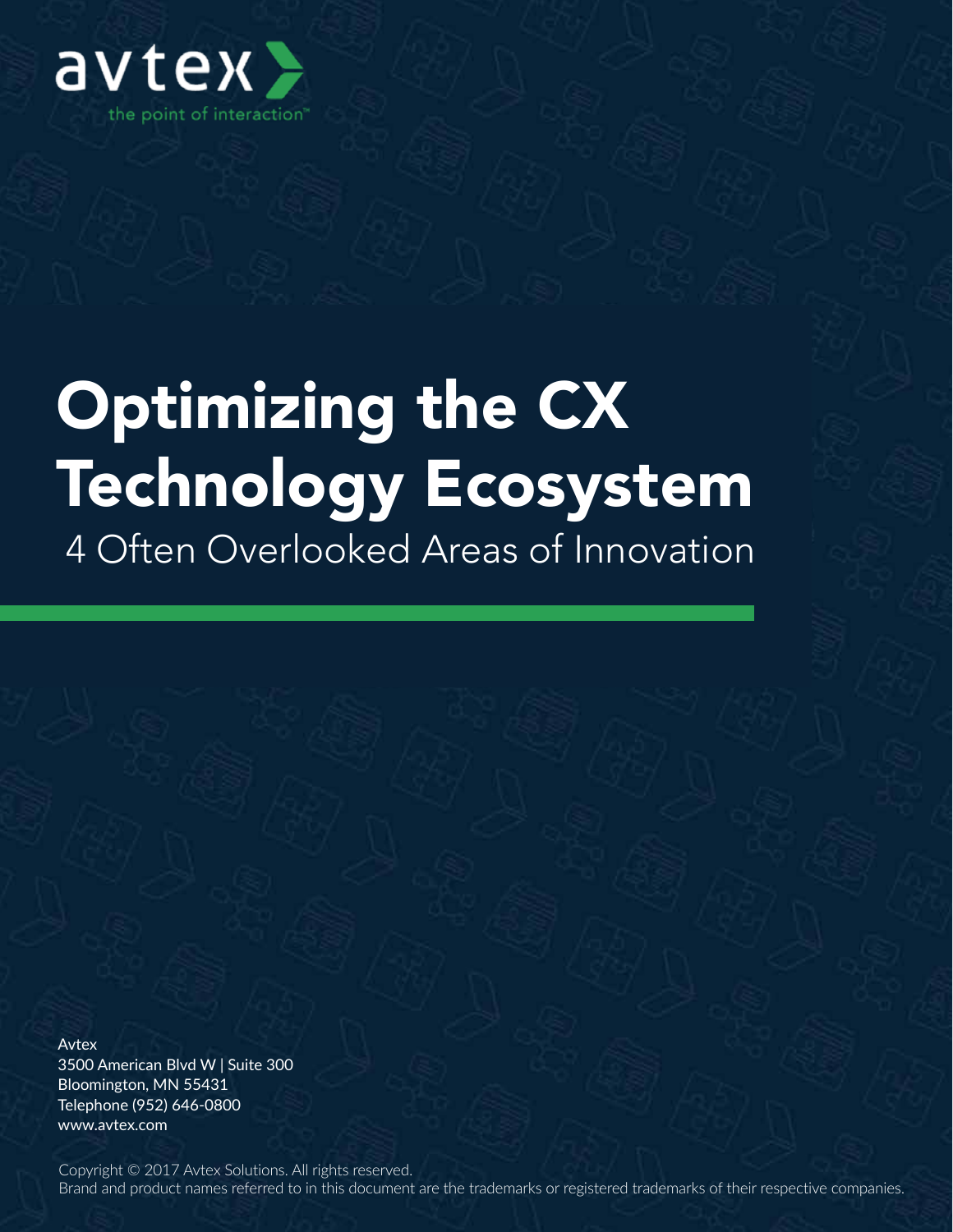## Table of Contents

### **03** Optimizing the CX Technology Ecosystem

Four Often Overlooked Areas of Innovation that Benefit Customers and Employees

Identifying the Top Four Overlooked Innovation Opportunities

#### 04 **Cross-Platform Integration**

Supporting Patients using Contact Center and Medical Records System Integration

Attracting New Banking Clients through Marketing Automation Platform and CRM Integration

Assisting a Citizen using CRM and Employee Portal Integration

### 06 **Utilization**

Using Skype for Patient Translation Services

Supporting New Financial Product Development Across Departments with Microsoft Office

Leveraging CRM to Keep Pace with Changing Legislation

### 08 **Collaboration**

Using Skype and Contact Center to Streamline Patient Care

SharePoint as an Internal Social Sharing Tool for Banking Agents

Leveraging Microsoft Teams to Respond to Citizen Requests



#### **Custom Technology Creation**

Connecting Care Givers to Real-Time Patient History Information

Providing Rural-Based Financial Advisors Mobile Access to Customer Data

Managing Public Parks Via a Custom Mobile App

How Can Your Organization Identify Innovative Uses of Your Own Technology Ecosystem?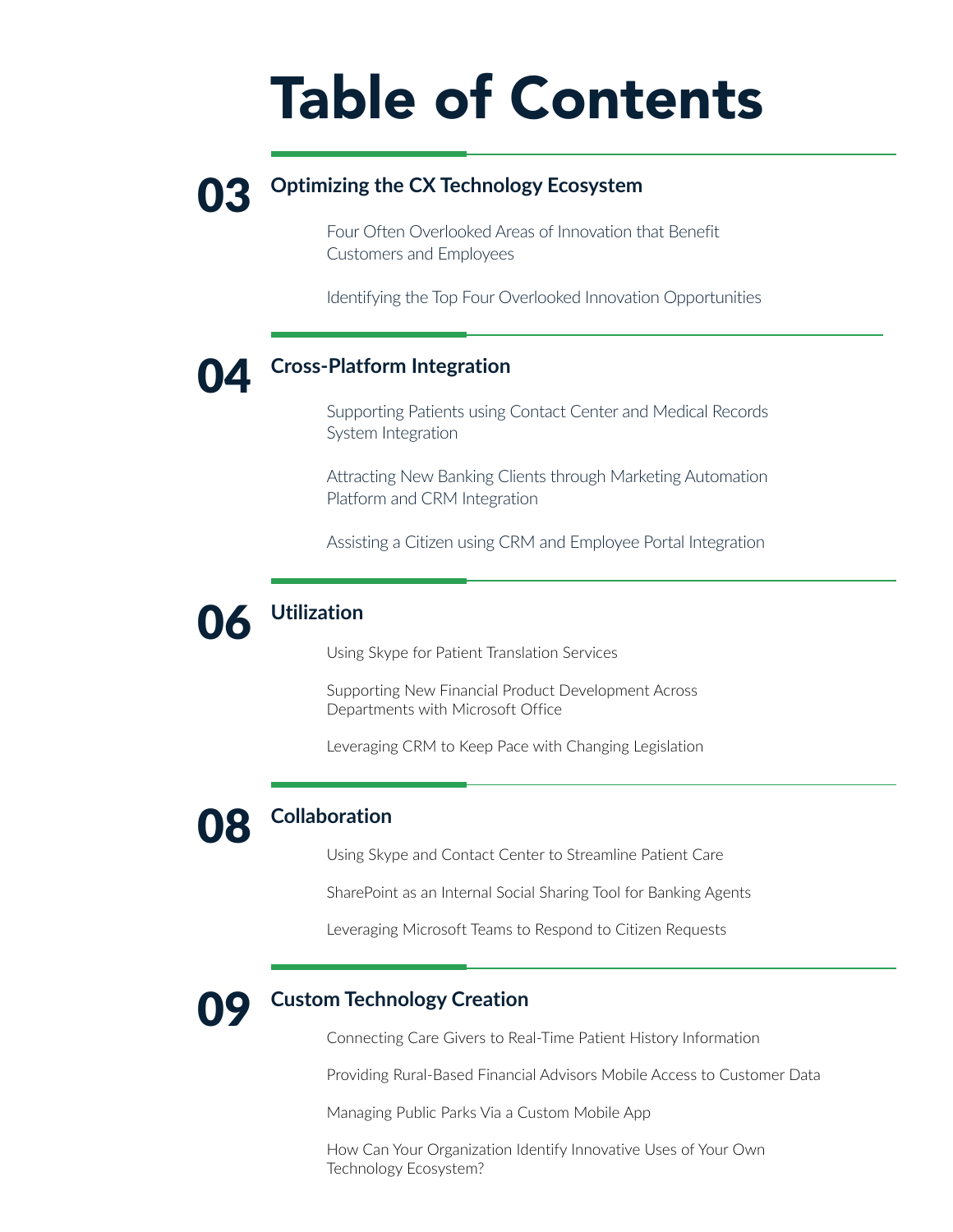# **Optimizing the CX Technology Ecosystem**

#### **Four Often Overlooked Areas of Innovation that Benefit Customers and Employees**

Today's businesses leverage a wide range of technology platforms, hardware and applications to meet the evolving expectations of their customers. The investment into these technologies is often significant, as is their potential impact on an organization's relationships with its customers.

Unfortunately, many organizations often overlook relatively simple ways to improve the effectiveness of these technologies and their impact on customer and employee satisfaction.

In this eBook, we'll explore a number of innovation opportunities across a range of CX technologies and platforms, including contact center, customer relationship management, business productivity and application development. We'll also apply those innovations to specific use cases to get an idea of their potential impact on various industries, including some of the most complex and compliance driven industries – healthcare, financial



services and public sector. Finally, we'll offer insight into the steps your organization can take to identify potential areas of innovation within your unique CX technology ecosystem.

#### **Identifying the Top Four Overlooked Innovation Opportunities**

In order to understand your organization's unique opportunities for innovating its use of CX technologies, we must first understand what innovation truly is.

## **INNOVATION** Definition of

the introduction of something new 2 : a new idea, method, or device : novelty Merriam-Webster Dictionary

For our purposes, we'll focus on innovations that improve or streamline the use of technology your organization already has in place. It is important to remember that an innovation of your current technologies doesn't have to be large in scope, cost thousands of dollars or even require a significant amount of effort. The most important aspect of any innovation is its end goal – improving interactions and satisfaction for your customers and employees.

Let's take a look at the top four areas of innovation most often overlooked by modern organizations, in no particular order.

## avtex>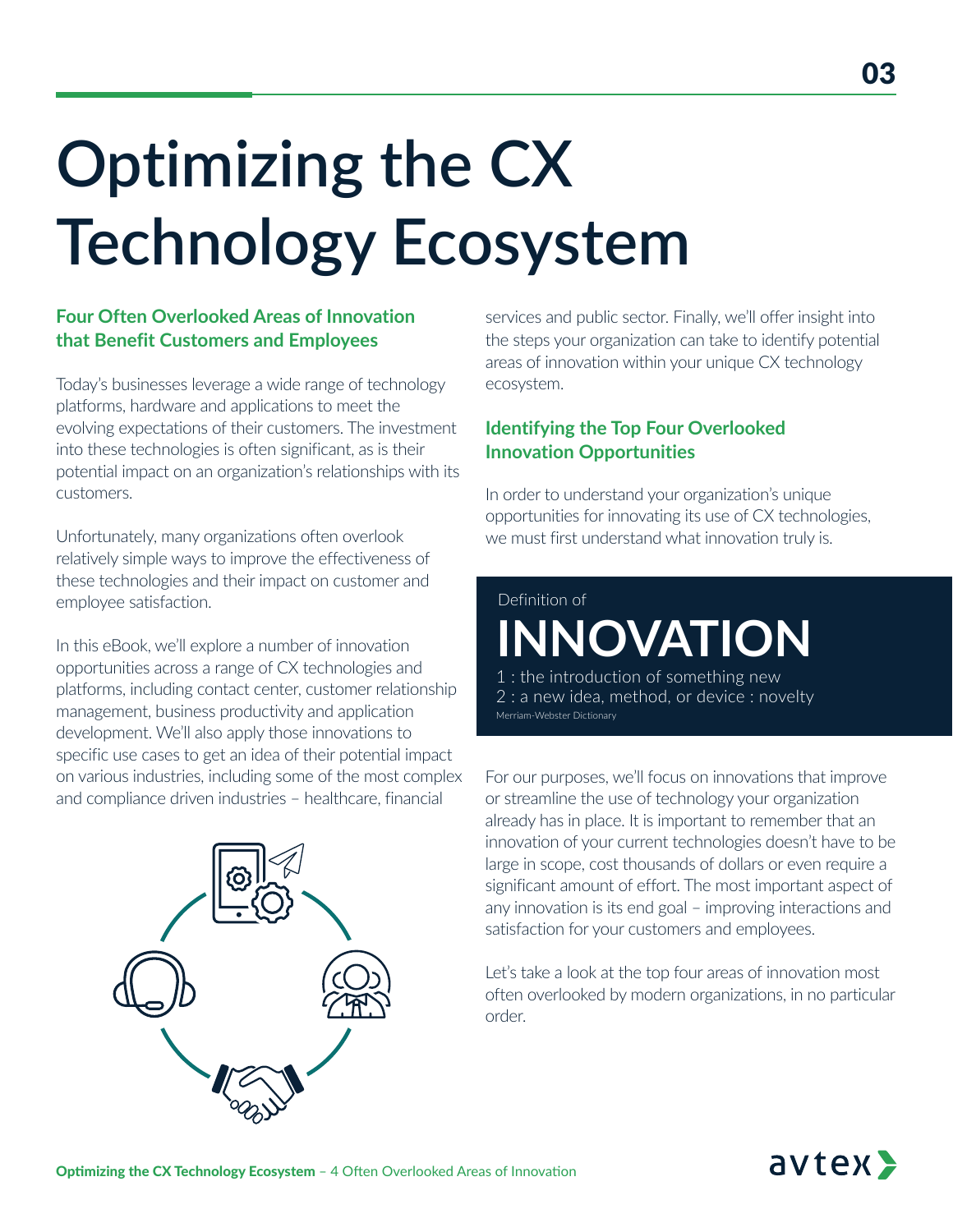## Cross-Pla **Integration Cross-Platform Integration**

The feature sets and functionality offered by modern software applications are unparalleled. Take contact center technologies, for instance. Today's contact center applications can track inbound interactions, intelligently route customers to qualified agents, interpret a caller's tone of voice and track a multitude of data points. This is just one example of the increasing power of customer experience technology – never before have such rapid advancements in CX-supporting technologies been achieved.

Unfortunately, despite the power offered by today's technology solutions, each is largely focused on supporting specific logistical aspects of interactions. Contact center solutions may connect customers to agents, but do little to connect agents with the data they need to offer the personalized assistance customers have come to expect. For that, agents are forced to navigate to their organization's CRM platform. In some cases, to truly understand who the customer is, agents must access multiple applications, all while trying to offer the customer an engaging interaction in real-time.

It doesn't have to be this way. Creating an integration between your contact center platform and CRM is a great way to arm agents with the information they need to serve customers.

While it may sound complicated, cross-platform integration is easier than you think. In fact, a number of middleware applications are available today that provide seamless integration between popular contact center platforms like PureConnect from Genesys, and leading CRM solutions like Microsoft Dynamics. If a middleware application cannot be found for a specific use case, custom integrations can be developed by software architects and engineers.

While there is certainly a cost to either a middleware application or custom integration solution, an effective cross-platform integration offers many benefits, including:

#### • **Streamlined access to information:**

Agent access to organization policies information and customer data is crucial during and after interactions. The more readily available this information is, the better the agent can tailor the interaction to their personality and specific needs. Integrating platforms to provide a holistic view of the customer's history with the organization from a single pane of glass improves efficiency and satisfaction for customers and employees alike.

#### **• Better interactions:**

Forcing customers to wait while agents switch between applications to obtain information negatively impacts the customer's experience. Integrating systems into a single access point reduces the time customers are forced to wait, improves the flow of conversation and arms agents with the data they need to more swiftly resolve the customer's needs.

#### **• Improved data:**

The easier it is for an agent to input customer information or provide feedback on company policies, the better and more valuable the data becomes. Integrating key data-tracking systems, like CRM or company portals, with commonly used applications like the contact center or even the enterprise email system, makes it easier for employees to input that valuable information.

Integrations are possible in a number of situations, across a wide range of platforms. Let's explore a few integration possibilities.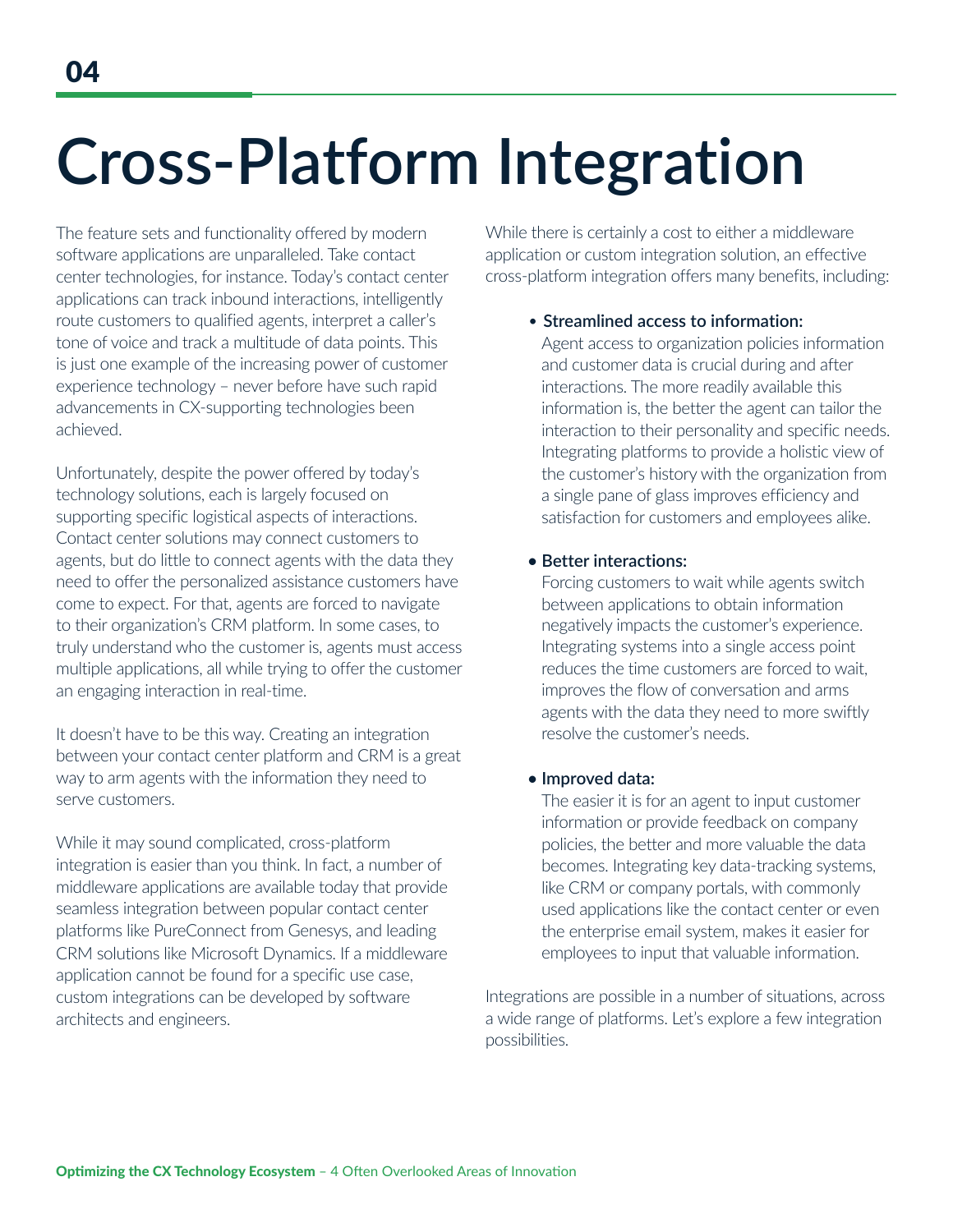#### **Supporting Patients using Contact Center and Medical Records System Integration**

Amy recently visited her doctor for treatment of a knee injury. Following her appointment, she realized that she had some questions regarding the treatment plan. Amy calls the doctor's office for help.

Within the doctor's office, the phone is answered by Jane, the doctor's medical assistant. An integration between the office's contact center software and its medical records system gives Jane a detailed history of Amy's injury, her recent appointments and the treatment the doctor prescribed for her.

This information allows Jane to answer Amy's questions without having to access multiple applications. In turn, Amy receives the detailed and efficient guidance needed to speed her recovery.

#### **Attracting New Banking Clients through Marketing Automation Platform and CRM Integration**

David works in the marketing department for a large bank. His job responsibilities include engaging with current and prospective clients in an effort to inform them of the bank's product and service offerings. David leverages a marketing automation platform to create, distribute and track the effectiveness of emails to his target audience.

In order to personalize his outreach efforts to a specific audience, David relies on an integration between the marketing automation platform and the bank's CRM system. This integration allows David to import focused marketing lists based on a customer or prospect's demographic information, areas of interest and qualifications for financial products.

#### **Assisting a Citizen using CRM and Employee Portal Integration**

Colin wants to install a new shed on his property. Before beginning the project, he calls the city for information on the permits he may need and any restrictions regarding the placement of the shed in question. His call is answered by Samantha, the city's controller.

After learning about Colin's project, Samantha turns to the city's CRM system to get more information about his unique situation. By accessing the city's CRM platform, Samantha is able to see Colin's address, his property's zoning regulations and a history of the permits he's pulled in the past. An integration between the CRM system and the city's internal information portal hosted on Microsoft SharePoint helps Samantha cross reference Colin's address with permit requirements and shed placement restrictions. All of this information is presented to Samantha in a single application window. In seconds, she is able to gather the information needed to help Colin understand the steps he needs to take in order to install his shed.

Even though she is not directly employed within the Building Inspection department, the city's technology ecosystem helped Samantha address Colin's issue on first contact, without the need to transfer him to another party within the administration.



avtex>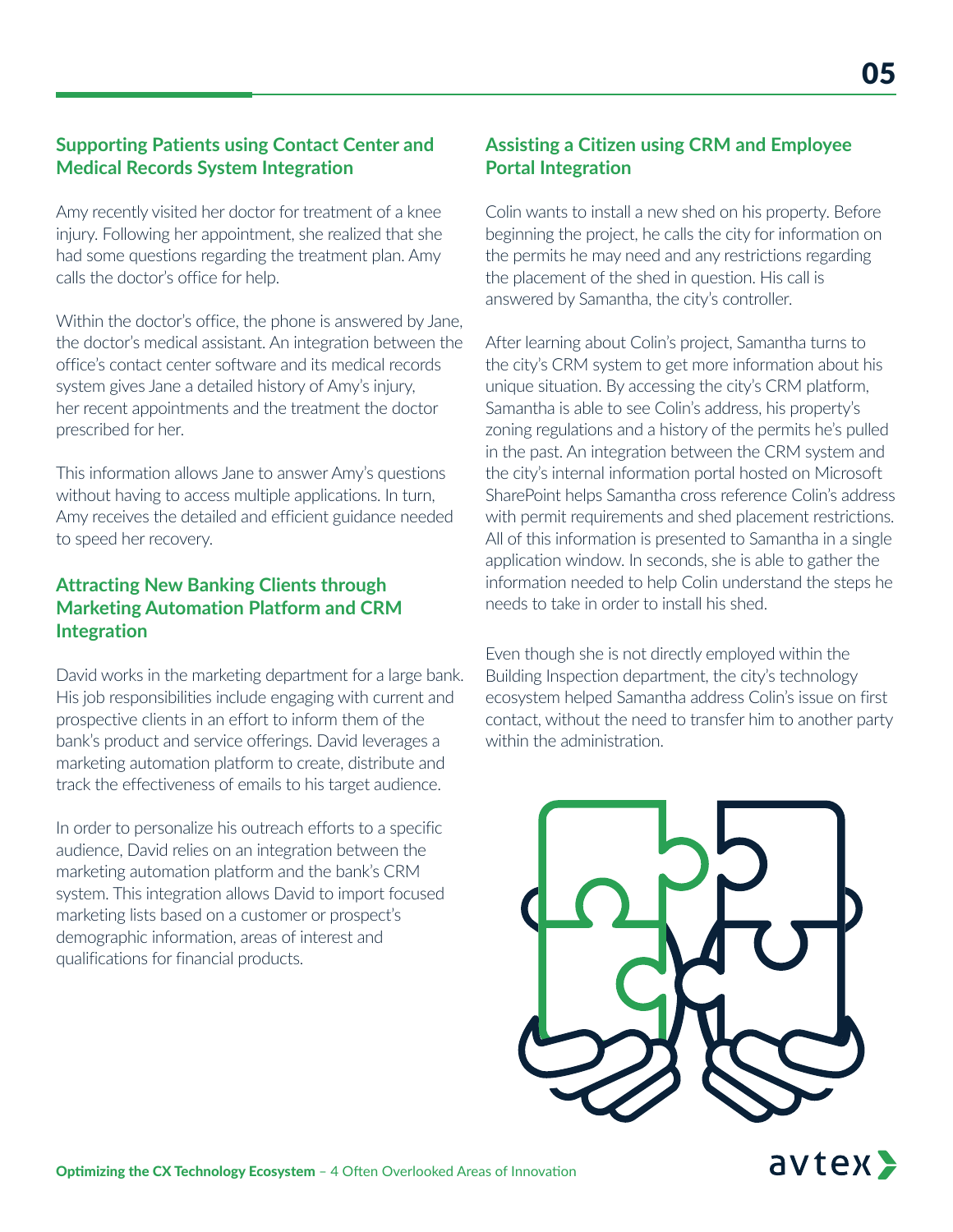# **U Utilization**

Our next area of innovation has more to do with how people use a piece of technology than the features or capabilities of the technology itself. The flexibility of many of today's applications and technology platforms make them viable solutions for a wide range of challenges.

Unfortunately, when organizations purchase a piece of technology for a specific purpose, that technology is often solely used for that purpose. When this happens, features and functionality that may benefit other areas of the organization are left overlooked and unutilized.

Exploring innovative uses of your current technology is easy and costs next to nothing. Conduct an inventory of the technology you use today, including the features and functionality each platform offers. With this information in hand, consider the issues your organization, employees and customers face on an ongoing basis. Brainstorm ways to leverage the features and functionality of your current technology to overcome these issues. You may be surprised at what can be done with the technology you already rely on today.

.

Thinking of new and innovative ways to use the technology you already have offers many benefits, including:

#### **• Improved ROI**:

Demonstrating effective ROI of a technology solution is crucial to its ongoing financial support. Adding new and beneficial uses of your current technology instantly improves the return on the investment into that technology, thereby improving its chances of receiving ongoing budgetary allocations. Put simply, the more an application or platform is used and the more the organization receives for its money, the more likely it is to remain part of your technology ecosystem.

#### **• Minimal effort and cost:**

Finding new ways to leverage your existing technologies often requires a minimal amount of effort and investment, if any. A simple brainstorming session involving employees across various departments may yield the insight you need to make innovative use of your technology.

#### **• Satisfied customers and employees:**

Leveraging technology in new ways has the potential to benefit customers and employees alike. Resolving a single issue commonly faced by customers or employees will result in improved satisfaction, morale and efficiency.

Let's explore a few examples of innovative uses of technology.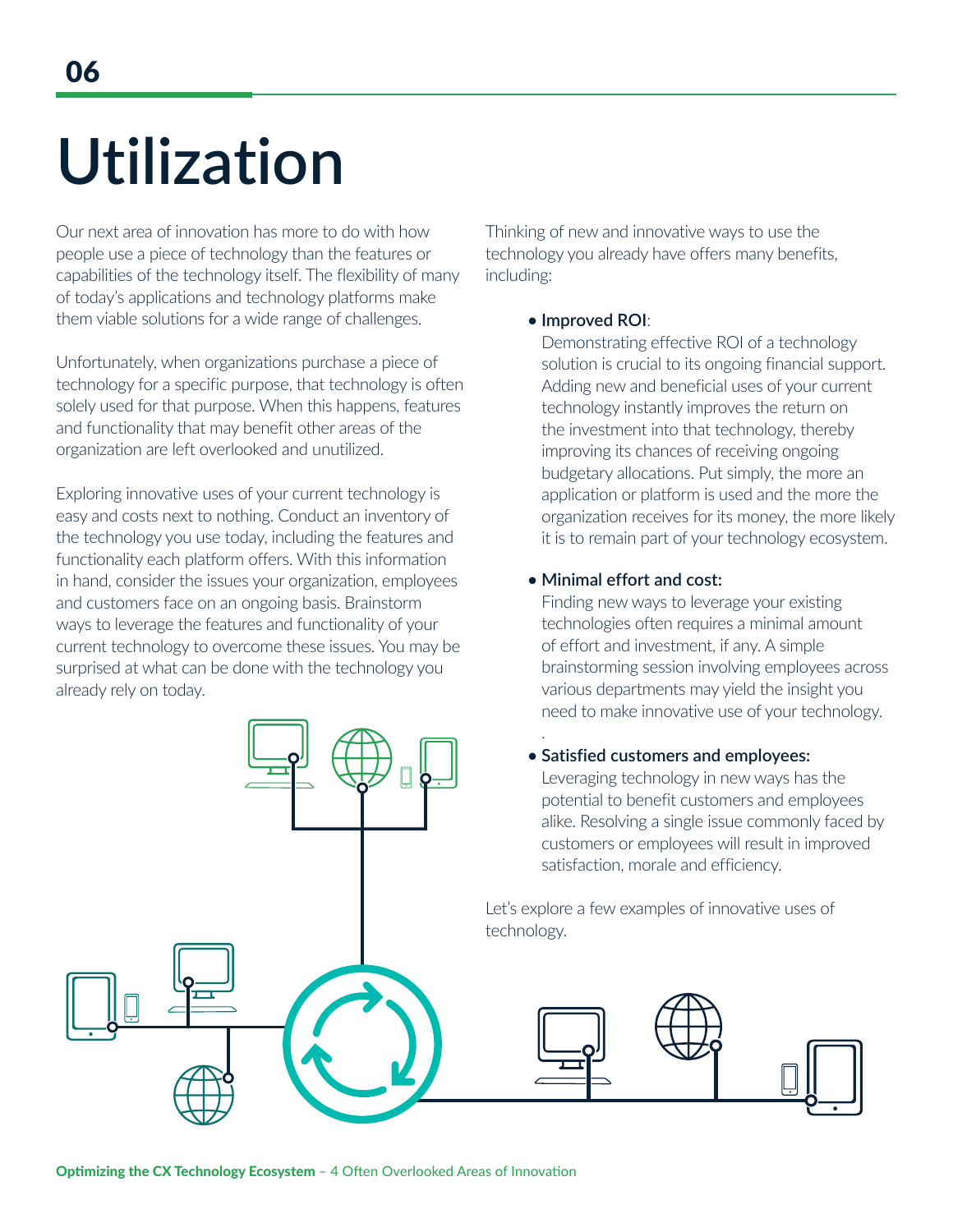

#### **Using Skype for Patient Translation Services**

Dr. Smith's medical practice offers care to patients from a wide range of cultural backgrounds. Many of her patients are not native English speakers, which makes the delivery of treatment difficult. To overcome the language barrier, Dr. Smith and her team use Skype video conferencing to connect patients with translators, including staff members, family members and professional linguists.

The innovative use of Skype helps put patients at ease, improves the effectiveness of medical treatment and ensures the accuracy of post-appointment care.

#### **Supporting New Financial Product Development Across Departments with Microsoft Office**

City Federal Credit Union is committed to continually developing new products to meet the changing needs of its customers. Unfortunately, understanding what those needs may be is difficult due to the geographic separations between the credit union's branch locations. To facilitate the creation of new products, the credit union leverages the Microsoft Office suite.

From Power Point presentations on proposed products to brainstorms via Skype Video Conferencing, the Microsoft Office suite allows City Federal to keep all employees involved in the product ideation and creation process. The input of all branch locations helps the credit union's product and services menu evolve with changing customer needs.

#### **Leveraging CRM to Keep Pace with Changing Legislation**

Creating and changing laws, even minor ones at the municipal level, requires a great deal of documentation, reporting and communication. Realizing this, the mayor of Madison uses the town's Microsoft Dynamics platform to track and view the many details related to proposed legislation changes.

His approach provides for a comprehensive overview of past and current legislation initiatives, and allows total transparency between the government and the public – with just a few clicks, the mayor can view all documents and interactions associated with the change and provide historical reports on current and past legislation issues.

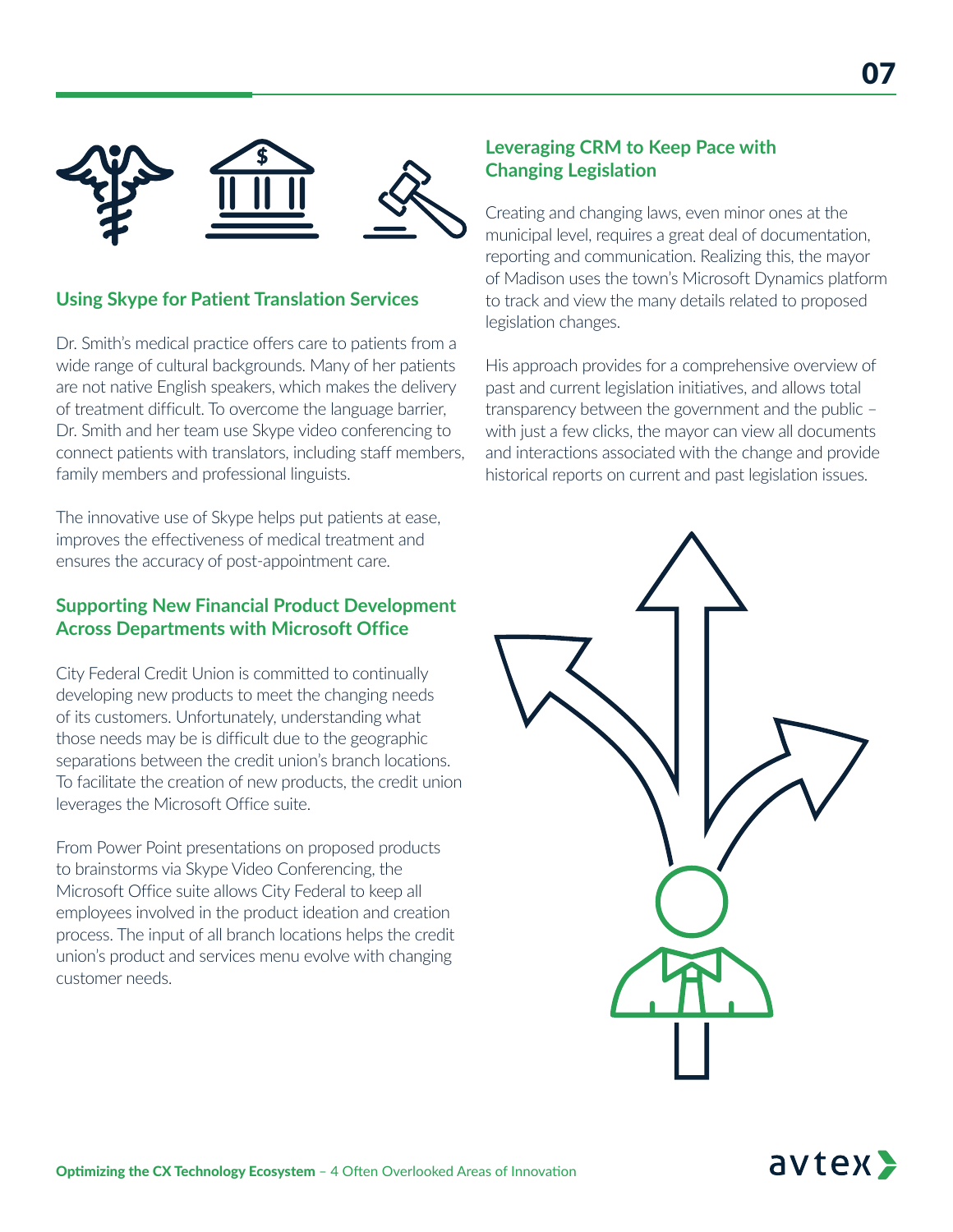## **Collaboration Collaboration**

Customer experience technologies are designed to support interactions between people. Far too often, however, businesses leverage their CX ecosystem to support interactions between customers and employees, and lose sight of the potential for internal interactions between employees and departments.

Many of the top CX technology applications offer features and functionality that allow staff members to communicate and collaborate on projects, customer issues and more.

Let's explore a few examples of using CX technologies to facilitate employee collaboration.

#### **Using Skype and Contact Center to Streamline Patient Care**

Dr. Hanson's dental office fields a number of patient inquiries each day. Many of these inquiries relate to past treatments and upcoming appointments. To help field these inquiries, Dr. Hanson offers his staff members access to Microsoft Skype. Using the collaboration tool, administrative staff can contact the office's dentists, dental assistants and scheduling staff for information within seconds.

The swift access to dental experts helps the office's administrative staff provide the quality care patients deserve.

#### **SharePoint as an Internal Social Sharing Tool for Banking Agents**

Country Bank is committed to providing its bank tellers, officers and staff the information they need to help customers conduct their financial business. To do so, the bank uses SharePoint to create an internal social sharing tool. The platform allows employees to access product descriptions and brochures, share ideas on customer



service and products, and offer suggestions on ways to sell services to customers.

The end result is a social media tool that helps employees share their experiences and access critical information, regardless of their geographic locations.

#### **Leveraging Microsoft Teams to Respond to Citizen Requests**

One of the major challenges of managing the flow of citizen requests through local administrative offices is the often-departmentalized nature of government entities. When a request comes into the general help inbox, but requires the attention of the building inspector or city planner, that correspondence may be lost in the shuffle across digital desks. This may result in poor citizen satisfaction, compliance issues and missed opportunities for grants and federal funding.

To resolve this issue, the administration of Boulder Creek leverages Microsoft Teams. The collaboration tool allows staff members to track the flow of a thread through various departments, and facilitates the real-time sharing of information. With Microsoft Teams in place, an administrative staffer at the town hall can route a permit request to the proper department, ask specific questions, track the response, and archive the interaction for the future reporting or record-keeping purposes.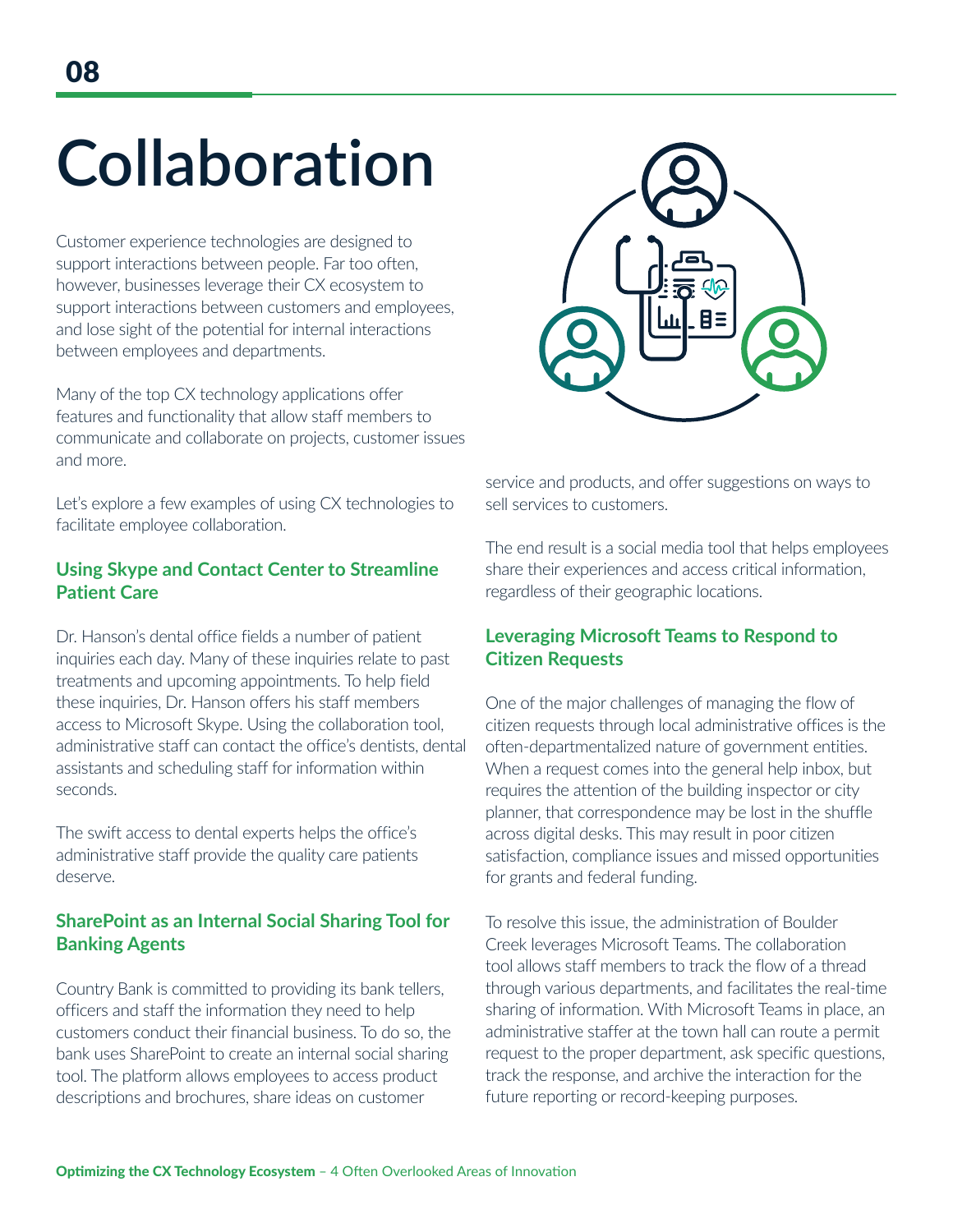# **Custom Technology Creation**

Technology isn't always a one-size-fits-all solution – some IT challenges just can't be solved with an out-of-the-box solution. When your organization encounters a challenge that can't be resolved with a standard technology application, you don't have to simply live with the issue moving forward. Instead, take matters into your own hands, and develop your own solution. Internal application development is an innovative way to resolve your technology concerns in the best way for your organization, your customers and your employees.

While it may sound like an expensive and complicated matter to develop an application or piece of technology, creating new solutions from scratch is becoming easier every day. New standardized coding and development strategies, combined with much more widespread development skills and experience, makes custom development a viable solution for many organizations facing unique business challenges.

In fact, many organizations may find it easier and more affordable to develop a solution in-house, rather than purchasing an off-the-shelf application and customizing it to their unique needs. Businesses with robust IT teams may wish to tackle a development project in-house. Retaining a local development firm is another great way to create innovation through custom technology creation.



Whether you choose to tackle the project in-house or hire a development firm, custom technology creation offers a wide range of benefits, including:

**• Customization, customization, customization:** 

Your organization's technology challenges are unique to you – no other business will face the exact same set of hurdles. Effectively resolving such unique and specific challenges with a standard solution may be difficult or impossible. Creating a customized solution that solves each and every aspect of your challenge is the only way to overcome it.

#### **• Accessible support**:

Developing a custom application internally or with the assistance of a local development firm offers the benefit of easy access to support – after all, the very people who created the technology are just an email or phone call away. This swift access to knowledgeable support makes resolving issues much easier, and streamlines the process of developing and implementing future iterations of the technology

#### **• Marketable IP:**

.

Many of the world's most popular applications began life as an internal development project designed to address a specific issue. Internally developed technology innovations may have applications outside of your organization, making them a potential income generator.

Let's explore a few examples of innovative custom technology creation.

## avtex>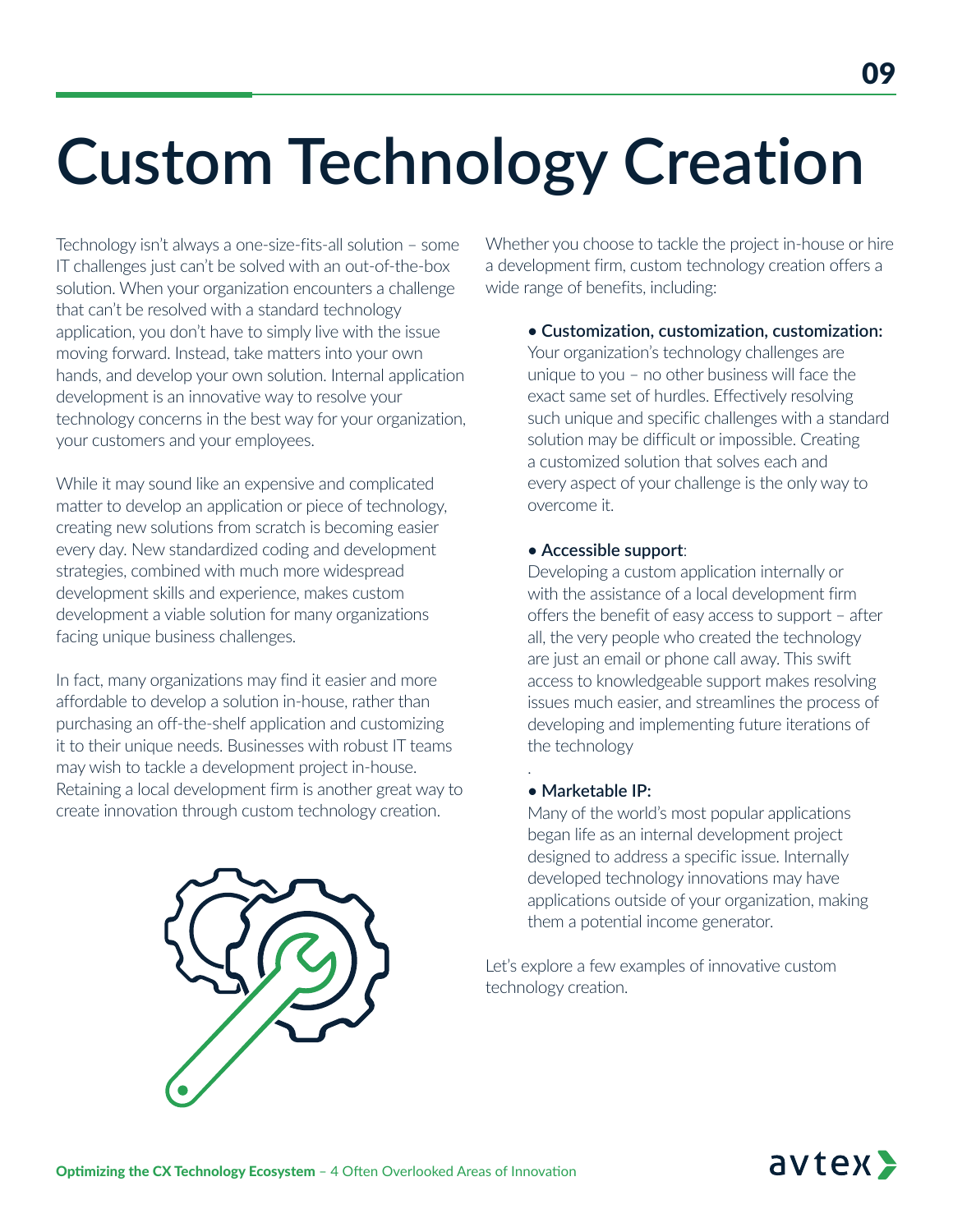#### **Connecting Care Givers to Real-Time Patient History Information**

Electronic Medical Records systems, or EMRs, play a key role in the delivery of patient care. Unfortunately, writing and reading to these systems is often a complicated and slow process. This makes it difficult for nurses, physicians and medical assistants to record and access patient data quickly enough to deliver the best possible care.

Tired of the cumbersome nature of these systems, Dr. Smith retained a local application development firm to create a middleware application that reads and writes data from EMR systems through Microsoft Dynamics. The application streamlines access to patient medical histories and treatment information, without putting their personal data at risk.

By creating this middleware application, DR. Smith has increased the efficiency, accuracy and quality of care his office is able to provide each and every patient.

#### **Providing Rural-Based Financial Advisors Mobile Access to Customer Data**

FuturePlan Investments helps farmers and agriculturalists plan for life after retirement. Financial advisors at FuturePlan spend a significant amount of time traveling to customer farmsteads and agricultural operations to offer in-person retirement planning advice. The on-thego nature of their work makes it difficult to keep up with changes to customer accounts and updated interactions from prospects.

To help its staff, FuturePlan created an innovative application that gives financial advisors access to Microsoft Dynamics from smart phones and smart watches. Customizable notifications allow financial advisors to remain current with the customer and prospect-related events that matter to their work, wherever their day may take them.

The virtual access to this information helps the firm's advisors maintain the up-to-date knowledge of customers and prospects needed to provide the personalized interactions they deserve

#### **Managing Public Parks Via a Custom Mobile App**

The village of East Lake maintains a number of beautiful public parks, each with its own amenities, including picnic areas, playgrounds and even wedding reception venues. During the fair-weather months, demand for these spaces is high – managing the incoming requests to reserve spaces or for maintenance became too much for the parks and rec department to handle.

East Lake partnered with a locally based technology development company to solve the issue. Their mission: to create a mobile application that better connects residents with the park and rec department. The end result offers residents the ability to reserve public spaces, check park schedules, request maintenance and ask questions, all from a smart phone, computer or tablet.

The application saves the village of East Lake significant money, improves the relationship between the parks and rec department and the public, and helps everyone enjoy the beautiful spaces the area has to offer.

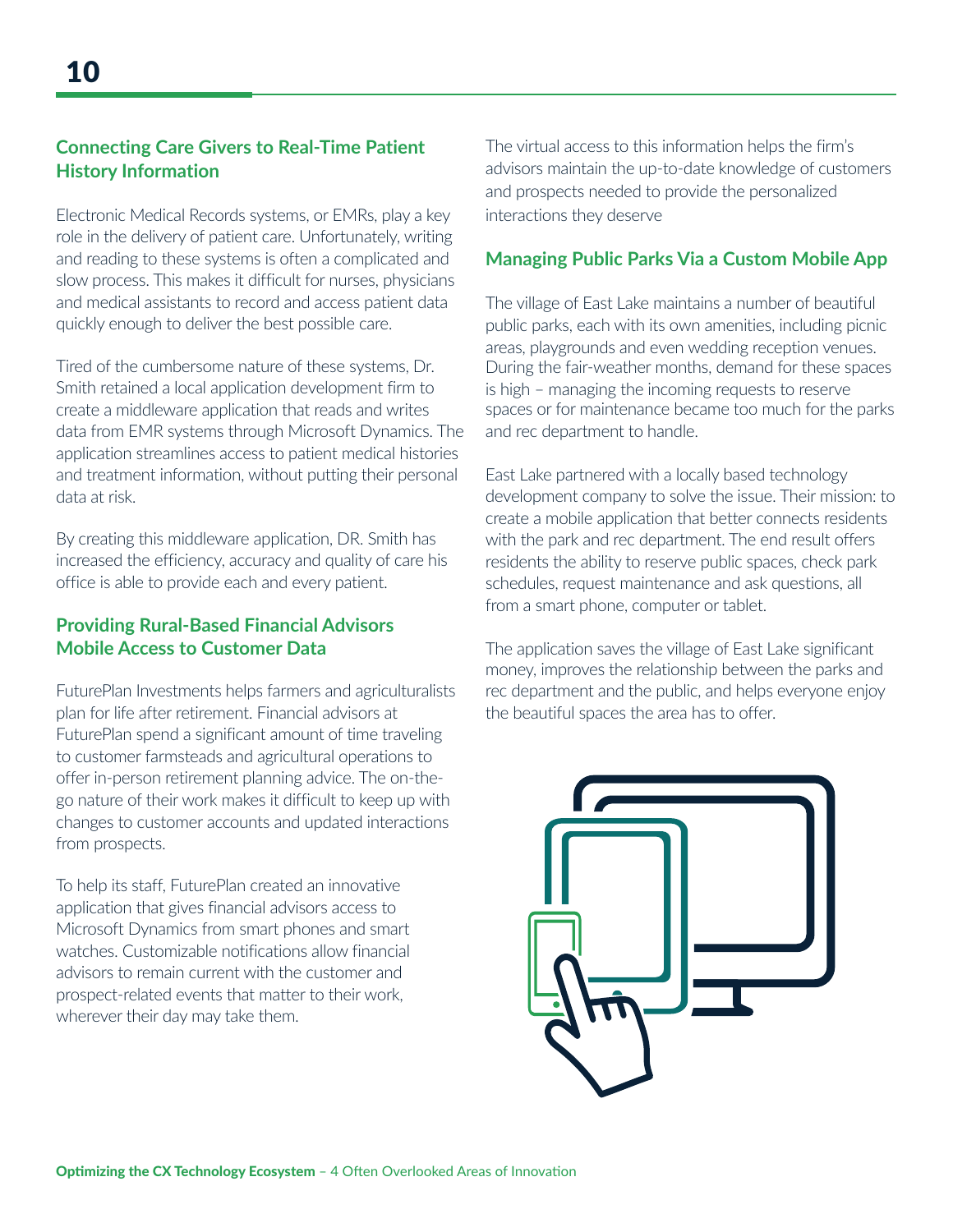#### **How Can Your Organization Identify Innovative Uses of Your Own Technology Ecosystem?**

Opportunities for technology innovation abound – you just have to identify them.

There are many viable strategies for identifying areas of CX technology innovation within your organization, including:

#### **• Developing committees:**

No one knows your technology like the people who use it on a daily basis. Consider the creation of an innovation committee made up of employees from different departments, with different responsibilities. By sharing their experiences and challenges with other staff members, the committee may find areas of innovation.

#### **• Rewards programs:**

Many organizations offer rewards, such as an additional vacation day or prize package, to employees who suggest improvements or innovations. Create a rewards program, with a simple method of submitting suggestions and a team of reviewers. You may be surprised at the number of innovations and suggestions you will receive.

#### **• Hiring a consultant:**

An external review of your technology ecosystem may be helpful in identifying opportunities for innovation. Consider retaining the services of a technology consulting firm for an outside perspective on your current technology use.

#### **• Leveraging your network:**

Many organizations that use their technology platforms in innovative and interesting ways are happy to share their experiences and the results of their efforts. Keep your eyes and ears open for stories of innovation online, at trade shows or even in discussions with peers in your industry. Who knows where the inspiration for innovation may come from?

Whatever strategy you choose, be proactive in searching for innovation opportunities, keep an open mind and remember that even a small area of innovation can net big results.